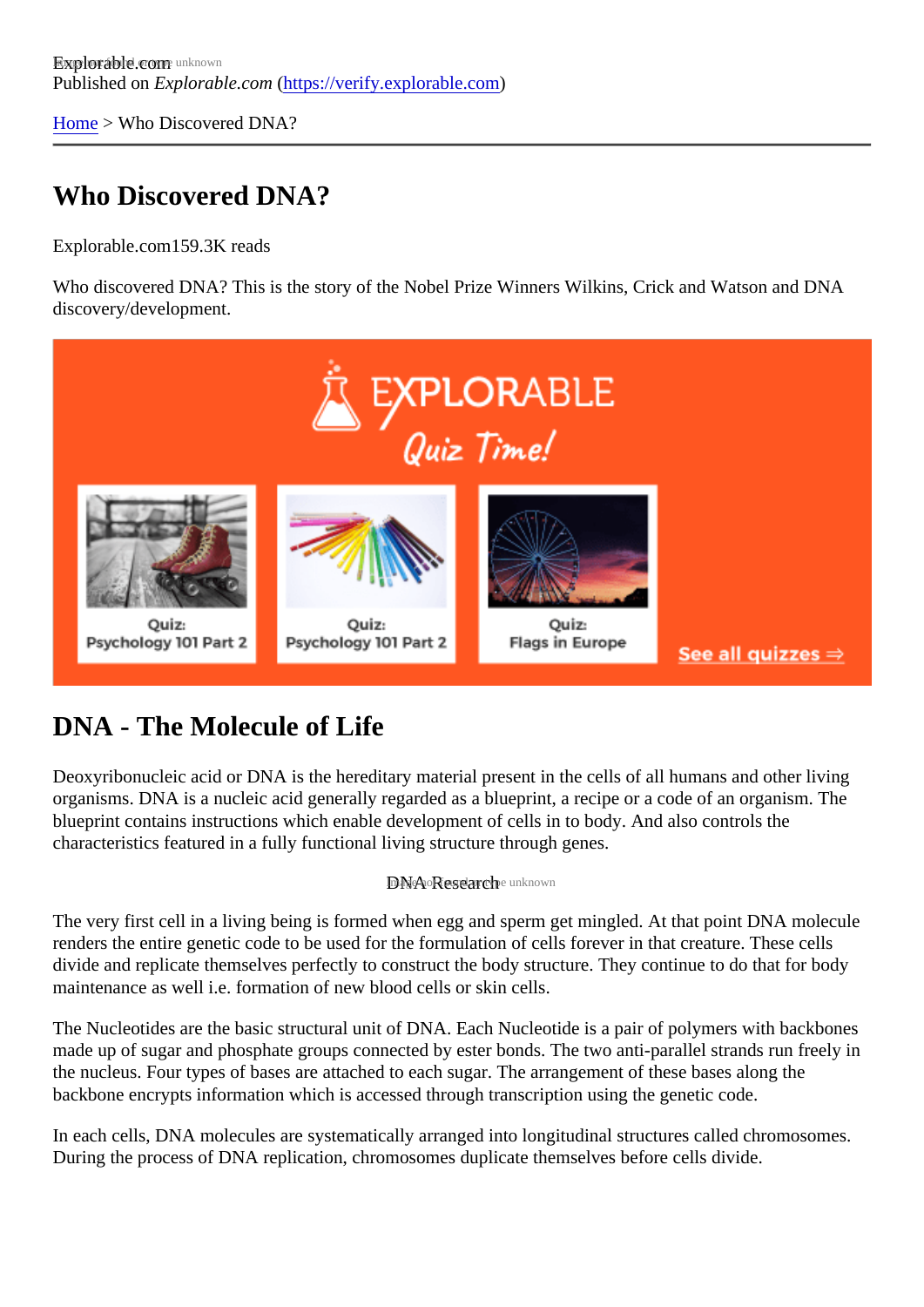#### **Discovery of DNA - Three Main Players**

"This structure has novel features which are of considerable biological interest."

This statement, perhaps the most scientific understatement, appeared in April 1953 in the scientific journal "Nature" when Watson and Crick presented the structure of the DNA-helix. In 1962, they shared Nobel Prize in Physiology or Medicine with Maurice Wilkins. Their brief life stories follow.

# **Francis Crick (1916-2004)**

As a boy, Francis Crick had a keen interest in physics, chemistry, and mathematics. Before World War II, he studied physics at University College in London. For two years after the war he was admitted to the British Admiralty Research Laboratory. He was influenced by the works of Erwin Schrödinger to alter his professional career from physics to biology.

After working at a Cambridge University laboratory he joined Cavendish Laboratory at Cambridge in 1949. The scope of his learning included biology, organic chemistry, protein structure and x-ray diffraction technology. In 1951, he was joined by James Watson. Both of them worked closely and presented their visual model of DNA in 1953. They shared Nobel Prize in 1962. He continued his professional career in various institutions and authored couple of books in later years.

## **James Watson (b. 1928)**

The American born James Watson was obsessed with bird-watching in his childhood. In 1947, at the age of 15 he graduated from the University of Chicago. He received his Ph.D. in Zoology from Indiana University in 1950. Then he joined Cavendish laboratories where he worked together with Francis Crick to ascertain DNA structure.

In 1953, when they created the model of DNA double helix, it was regarded as an enormous achievement in fields of molecular genetics and biochemistry. For their work Crick, Watson, and Wilkins were awarded the Nobel Prize in 1962. Before becoming director of Cold Spring Harbor Laboratory New York in 1968, Watson taught at Harvard and CalTech. In 1988, as an acknowledgement of his scientific glory and his administrative capabilities, he was appointed appointment as the head of the Human Genome Project at the NIH.

# **Maurice Wilkins (1916-2004)**

Maurice Wilkins was a New Zealand born British biophysicist and molecular biologist. After his early education he studied physics in Cambridge at St. John's College and acquired his degree in 1938. Then, in 1940 he received, from University of Birmingham, his Ph.D. in physics. For two years he worked at the Manhattan Project at the University of California, Berkeley during World War II. After that he returned to King's College London. In 1945 he joined St. Andrews' University, Scotland as lecturer in physics and pursued research in biophysics. He worked with Raymond Gosling and Rosalind Franklin during 1950-52. Their combined efforts produced the images of the DNA molecule which resulted in Crick & Watson model in 1953.